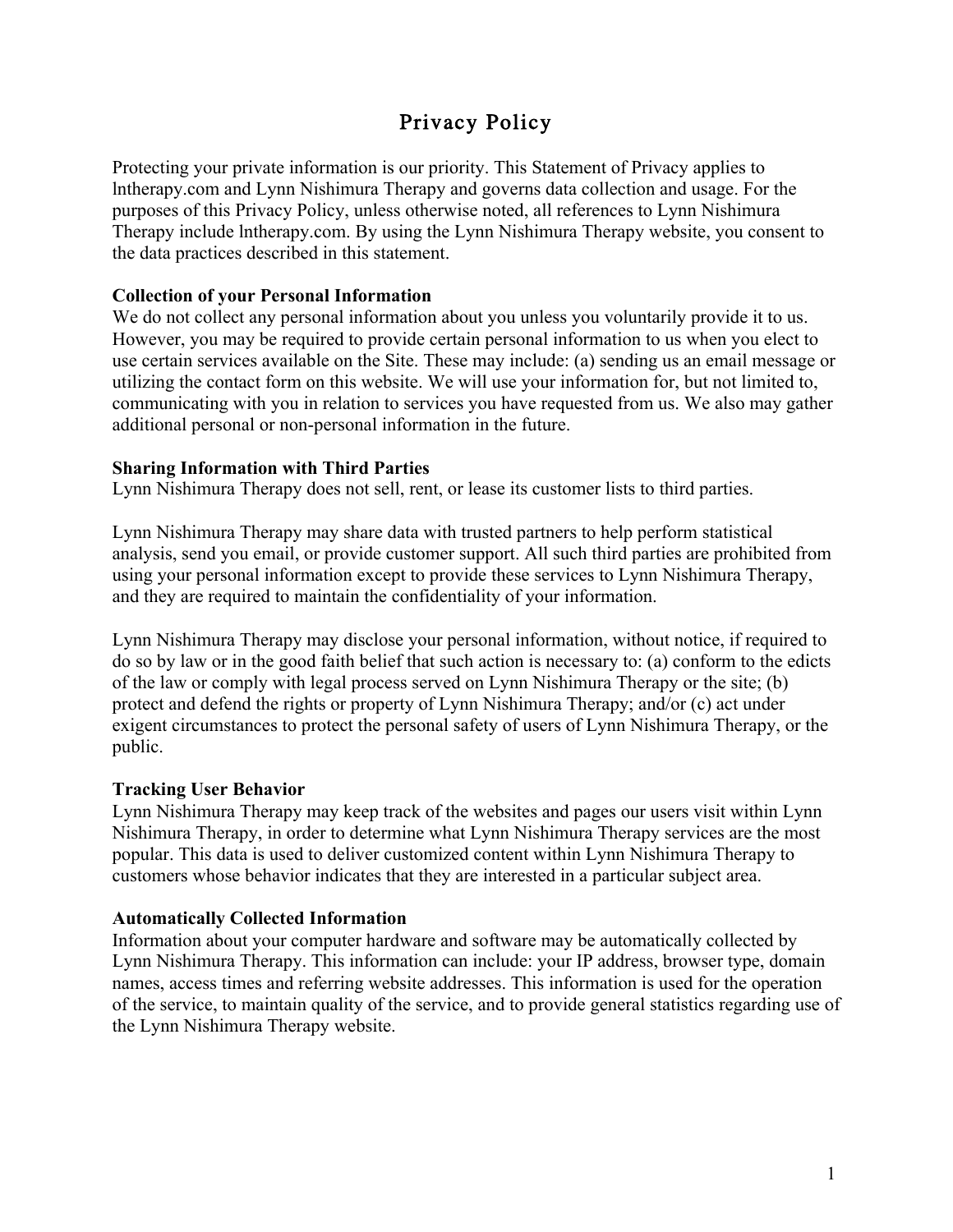# **Links**

This website contains links to other sites. Please be aware that we are not responsible for the content or privacy practices of such other sites. We encourage our users to be aware when they leave our site and to read the privacy statements of any other site that collects personally identifiable information.

### **Right to Deletion**

Subject to certain exceptions set out below, on receipt of a verifiable request from you, we will:

- Delete your personal information from our records; and
- Direct any service providers to delete your personal information from their records.

Please note that we may not be able to comply with requests to delete your personal information if it is necessary to:

• Complete the transaction for which the personal information was collected, provide a service requested by you, or reasonably anticipated within the context of our ongoing business relationship with you, or otherwise perform a contract between you and us;

• Detect security incidents, protect against malicious, deceptive, fraudulent, or illegal activity; or prosecute those responsible for that activity;

• Debug to identify and repair errors that impair existing intended functionality;

• Exercise free speech, ensure the right of another consumer to exercise his or her right of free speech, or exercise another right provided for by law;

• Comply with the California Electronic Communications Privacy Act;

• Enable solely internal uses that are reasonably aligned with your expectations based on your relationship with us;

• Comply with an existing legal obligation; or

• Otherwise use your personal information, internally, in a lawful manner that is compatible with the context in which you provided the information.

# **Children Under Thirteen**

Lynn Nishimura Therapy does not knowingly collect personally identifiable information from children under the age of thirteen. If you are under the age of 18, you must ask your parent or guardian for permission to use this website.

#### **E-mail Communications**

From time to time, Lynn Nishimura Therapy may contact you via email for the purpose of providing announcements, alerts, confirmations, surveys, and/or other general communication.